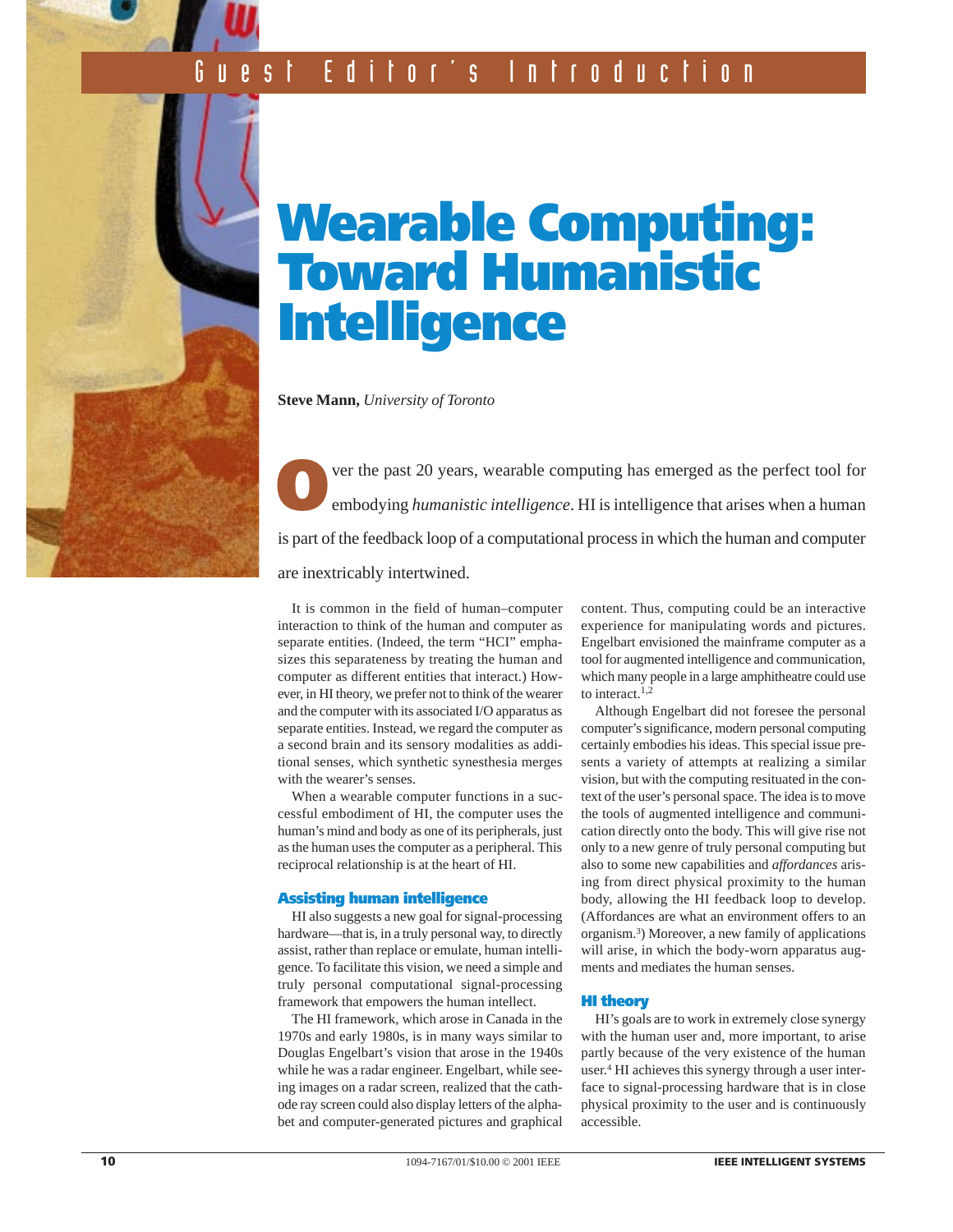#### **Operational modes**

An embodiment of HI has three fundamental operational modes: *constancy*, *augmentation*, and *mediation*.

*Constancy.* An embodiment of HI is *operationally constant*; that is, although it might have power-saving (sleep) modes, it is never completely shut down (as is typically a calculator worn in a shirt pocket but turned off most of the time). More important, it is also *interactionally constant*—that is, the device's inputs and outputs are always potentially active. Interactionally constant implies operationally constant, but operationally constant does not necessarily imply interactionally constant.

So, for example, a pocket calculator kept in your pocket but left on all the time is still not interactionally constant, because you cannot use it in this state (you still have to pull it out of your pocket to see the display or enter numbers). A wristwatch is a borderline case. Although it operates constantly to keep proper time and is conveniently worn on the body, you must make a conscious effort to orient it within your field of vision to interact with it.

Wearable computers are unique in their ability to provide this always-ready condition, which might, for example, include retroactive video capture for a face-recognizing reminder system. After-the-fact devices such as traditional cameras and palmtop organizers cannot provide such retroactive computing.

Figure 1a depicts the signal flow from human to computer, and computer to human, for the constancy mode.

Once, people did not see why devices should be operationally and interactionally constant; this shortsighted view led to the development of many handheld or so-called "portable" devices. In this special issue, however, we will see why it is desirable to have certain personal-electronics devices, such as cameras and signal-processing hardware, always on—for example, to facilitate new forms of intelligence that assist the user in new ways.

*Augmentation.* Traditional computing paradigms rest on the notion that computing is the primary task. Intelligent systems embodying HI, however, rest on the notion that computing is not the primary task. HI assumes that the user will be doing something else while computing, such as navigating through a corridor or walking down stairs. So, the computer should augment the intellect or the senses, without distracting a primary task. Implicit in this mode is a spatiotemporal contextual awareness from sensors (wearable cameras, microphones, and so on).

Figure 1b depicts the signal flow between the human and computer in this mode.

*Mediation.* Unlike handheld devices, laptop computers, and PDAs, good embodiments of HI can *encapsulate* the user (see Figure 1c). Such an apparatus doesn't necessarily need to completely enclose us. However, the basic concept of mediation allows for whatever degree of encapsulation is desired (within the limits of the apparatus), because it affords us the possibility of a greater degree of encapsulation than traditional portable computers. As with the augmentation mode, a spatiotemporal contextual awareness from sensors is implicit in this mode.

The encapsulation that mediation provides has two aspects, one or both of which can be implemented in varying degrees, as desired.

The first aspect is *solitude*. The ability to mediate our perception lets an embodiment of HI act as an information filter. For example, we can block out material we might not wish to experience (such as offensive advertising) or replace existing media with different media (for example, see the "Filtering Out Unwanted Information" sidebar). In less extreme manifestations, it might simply let us moderately alter aspects of our perception of reality. Moreover, it could let us amplify or enhance desired inputs. This control over the input space contributes considerably to the most fundamental HI issue: user empowerment.

The second aspect is *privacy*. Mediation lets us block or modify information leaving our encapsulated space. In the same way that ordinary clothing prevents others from seeing our naked bodies, an embodiment of HI might, for example, serve as an intermediary for interacting with untrusted systems, such as third-party implementations of digital anonymous cash. In the same way that martial artists, especially stick fighters, wear a long black robe or skirt that reaches the ground to hide the placement of their feet from their opponent, a good embodiment of HI can clothe our otherwise transparent movements in cyberspace and the real world.

Other technologies such as desktop computers can, to a limited degree, help us protect our privacy with programs such as Pretty Good Privacy. However, the primary weakness of these systems is the space between them and their user. Compromising the link between the human and the computer (perhaps through a Trojan horse or other planted



**Figure 1. Signal flow paths for the three basic operational modes of devices that embody HI: (a) constancy; (b) augmentation; (c) mediation; (d) mediation (redrawn to resemble Figures 1a and 1b) emphasizing the separate protective shell that encapsulation can provide.**

virus) is generally far easier when they are separate entities.

A personal information system that the wearer owns, operates, and controls can provide a much greater level of personal privacy. For example, if the user always wears it (except perhaps during showering), the hardware is less likely to fall prey to attacks. Moreover, the close synergy between the human and computer makes the system less vulnerable to direct attacks, such as someone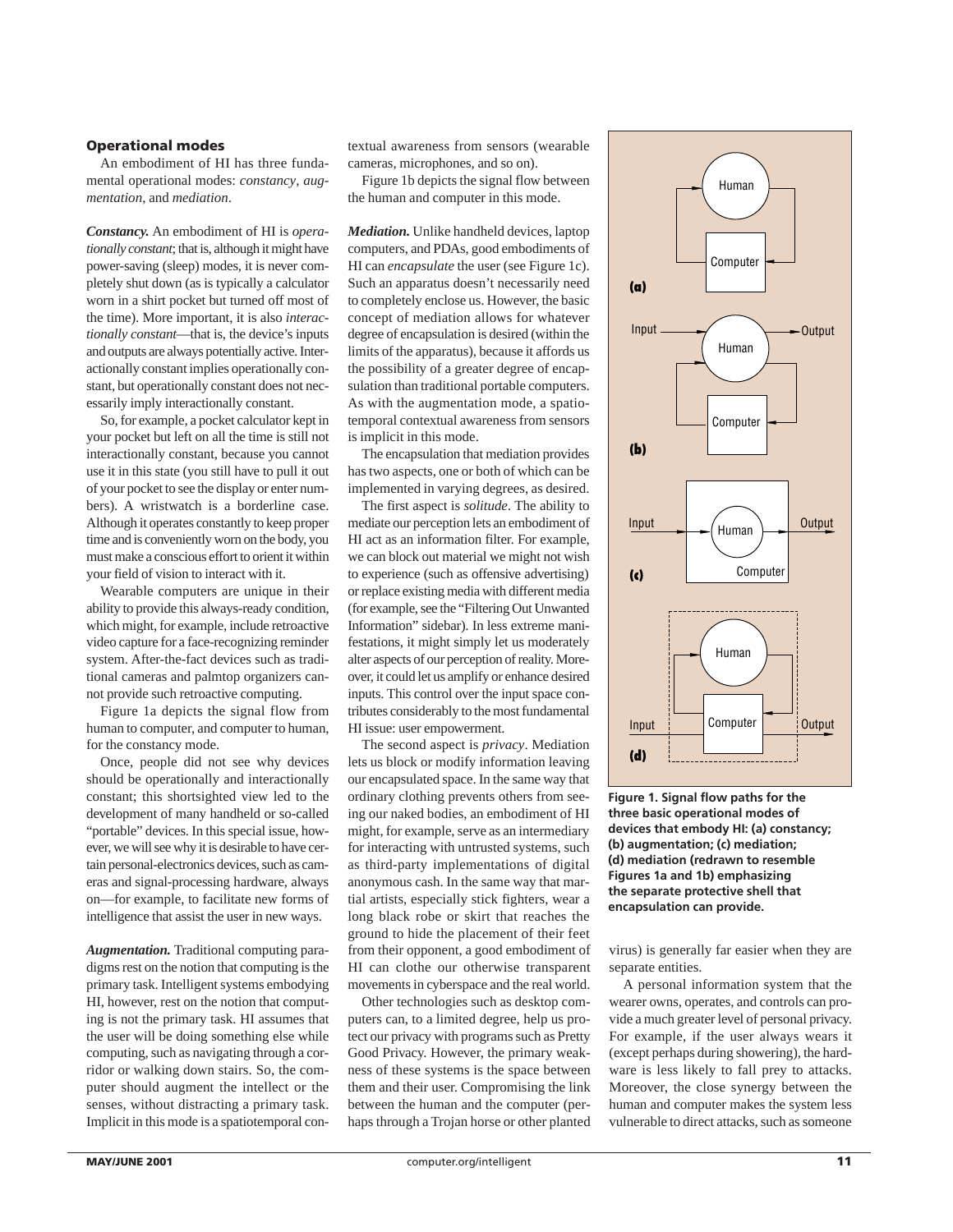## Filtering Out Unwanted Information

The owner of a building or other real estate can benefit financially from placing advertising signs in the line of sight of all who pass by the property (see Figure A1). These signs can be distracting and unpleasant. Such theft of solitude benefits the owner at the expense of the passersby.

Legislation is one possible solution to this problem. Instead, I propose a *diffusionist*<sup>1</sup> approach in the form of a simple engineering solution that lets the individual filter out unwanted real-world spam. Such a wearable computer, when functioning as a reality mediator, can create a modified perception of visual reality (see the coordinate-transformed images in Figure A2). So, it can function as a visual filter to filter out the advertising in Figure A1 and replace it with useful subject matter, as in Figure A3. Such a computer-mediated

intelligent-signal-processing system is an example application of humanistic intelligence.

#### **Reference**

1. S. Mann, "Reflectionism and Diffusionism," *Leonardo*, vol. 31, no. 2, 1998, pp. 93–102; http://wearcam.org/leonardo/index.htm (current 5 June 2001).

**Figure A. Filtering out unwanted advertising messages: (1) Advertising can be distracting and annoying. (2) A wearable computing device together with an EyeTap system (see the other sidebar) creates a modified perception of the advertising. (3) It then replaces the advertising with subject matter useful to the user.**



looking over your shoulder while you're typing or hiding a video camera in the ceiling above your keyboard.

For the purposes of this special issue, we define privacy not so much as the absolute blocking or concealment of personal information, but as the ability to control or modulate this outbound information channel. So, for example, you might wish members of your immediate family to have greater access

to personal information than the general public does. Such a family-area network might feature an appropriate access control list and a cryptographic communications protocol.

In addition, because an embodiment of HI can encapsulate us—for example, as clothing directly touching our skin—it might be able to measure various physiological quantities.

Thus, the encapsulation shown in Figure 1c enhances the signal flow in Figure 1a. Figure 1d makes this enhanced signal flow more explicit. It depicts the computer and human as two separate entities within an optional protective shell, which the user can fully or partially open if he or she desires a mixture of augmented and mediated interaction.

*Combining modes.* The three modes are not necessarily mutually exclusive; constancy is embodied in augmentation and mediation.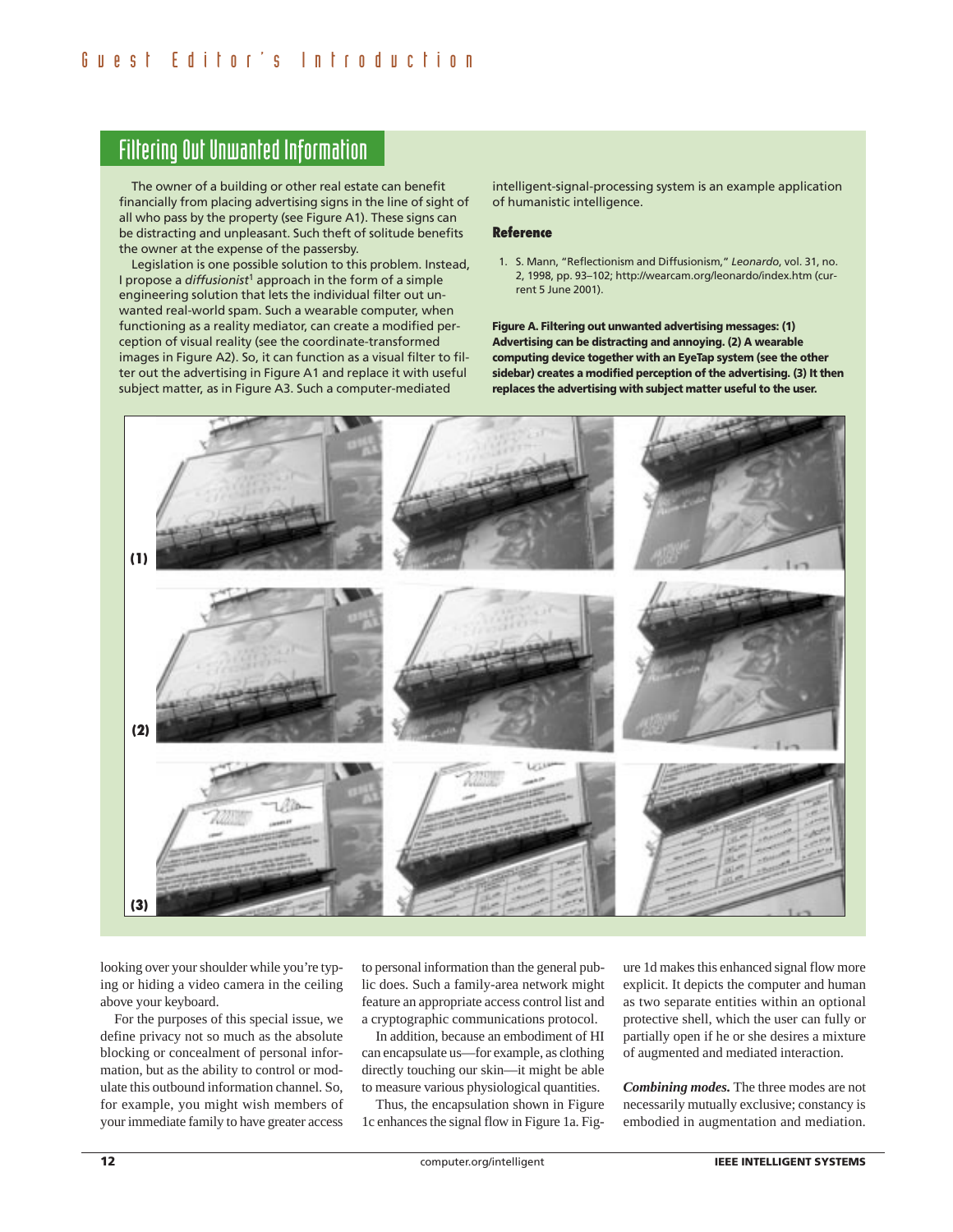These last two are also not necessarily meant to be implemented in isolation. Actual embodiments of HI typically incorporate aspects of augmentation and mediation. So, HI is a framework for enabling and combining various aspects of each of these modes.

#### **Basic signal flow paths**

Figure 2 depicts the six basic signal flow paths for intelligent systems embodying HI. The paths typically comprise vector quantities. So, the figure depicts each basic path as multiple parallel paths to remind you of the vector nature of the signals.

Each path defines an HI attribute:

- 1. *Unmonopolizing.* The device does not necessarily cut you off from the outside world as a virtual reality game or the like does.
- 2. *Unrestrictive.* You can do other things while using the device—for example, you can input text while jogging or running down stairs.
- 3. *Observable.* The device can get your attention continuously if you want it to. The output medium is constantly perceptible. It is sufficient that the device is almost always observable, within reasonable limitations—for example, as when a camera viewfinder or computer screen is not visible when you blink your eye.
- 4*. Controllable.* The device is responsive. You can take control of it at any time. Even in automated processes, you should be able to manually override the automation to break open the control loop and become part of the loop. Examples of this controllability might include a Halt button you can invoke when an application mindlessly opens all 50 documents that were highlighted when you accidentally pressed Enter.
- 5. *Attentive.* The device is environmentally aware, multimodal, and multisensory. This ultimately gives you increased situational awareness.
- 6. *Communicative.*You can use the device as a communications medium when you wish. It lets you communicate directly to others or helps you produce expressive or communicative media.

#### **Adapting to HI**

Because devices embodying HI often require that the user learn a new skill set, adapting to them is not necessarily easy. Just as a young child takes many years to become



**Figure 2. The six signal flow paths for intelligent systems embodying HI. Each path defines an HI attribute.**

proficient at using his or her hands, some devices that implement HI have taken years of use before they begin to behave like natural extensions of the mind and body. So, in terms of human–computer interaction,<sup>5</sup> the goal is not just to construct a device that can model (and learn from) the user, but, more important, to construct a device from which the user also must learn. Therefore, to facilitate the latter, devices embodying HI should provide a constant user interface that is not so sophisticated and intelligent that it confuses the user. Although the device might implement sophisticated signal-processing algorithms, the cause-and-effect relationship of the input (typically from the environment or the user's actions) to this processing should be clearly and continuously visible to the user.

Accordingly, the most successful examples of HI afford the user a very tight feedback loop of system observability. A simple example is the viewfinder of an EyeTap imaging system (see the related sidebar). In effect, this viewfinder continuously endows the eye with framing, a photographic point of view, and an intimate awareness of the visual effects of the eye's own imageprocessing capabilities.

A more sophisticated example of HI is a biofeedback-controlled EyeTap system, in which the biofeedback process happens continuously, whether or not the system is taking a picture. Over a long period of time, the user will become one with the machine, constantly adapting to the machine intelligence, even if he or she only occasionally deliberately uses the machine.

#### **This special issue**

In their profound and visionary article, Asim Smailagic and his colleagues provide a background for context-aware computing, along with some practical examples of HI implemented in such forms as a portable help desk. This work comes from Carnegie Mellon University's Software Engineering Institute and IBM's T.J. Watson Research Center. The SEI is under the direction of Daniel Siewiorek, who has been working on wearable computing for many years.

This article marks an interesting departure from their previous work in military equipment maintenance applications, and suggests a branching out into applications more suitable for mainstream culture. Wearable computing has gone beyond the military-industrial complex; we are at a pivotal era where it will emerge to affect our daily lives.

Recognizing the importance of privacy and solitude issues, the authors formulate the notion of a *distraction matrix* to characterize human attentional resource allocation.

Li-Te Cheng and John Robinson also look at an application targeted for mainstream consumer culture. They report on context awareness through visual focus, emphasizing recognition of visual body cues, from the first-person perspective of a personal imaging system. They provide two concrete examples: a memory system for playing the piano and a system for assisting ballroom dancing. This work shows us further examples of how wearable computers have become powerful enough to perform vision-based intelligent signal processing.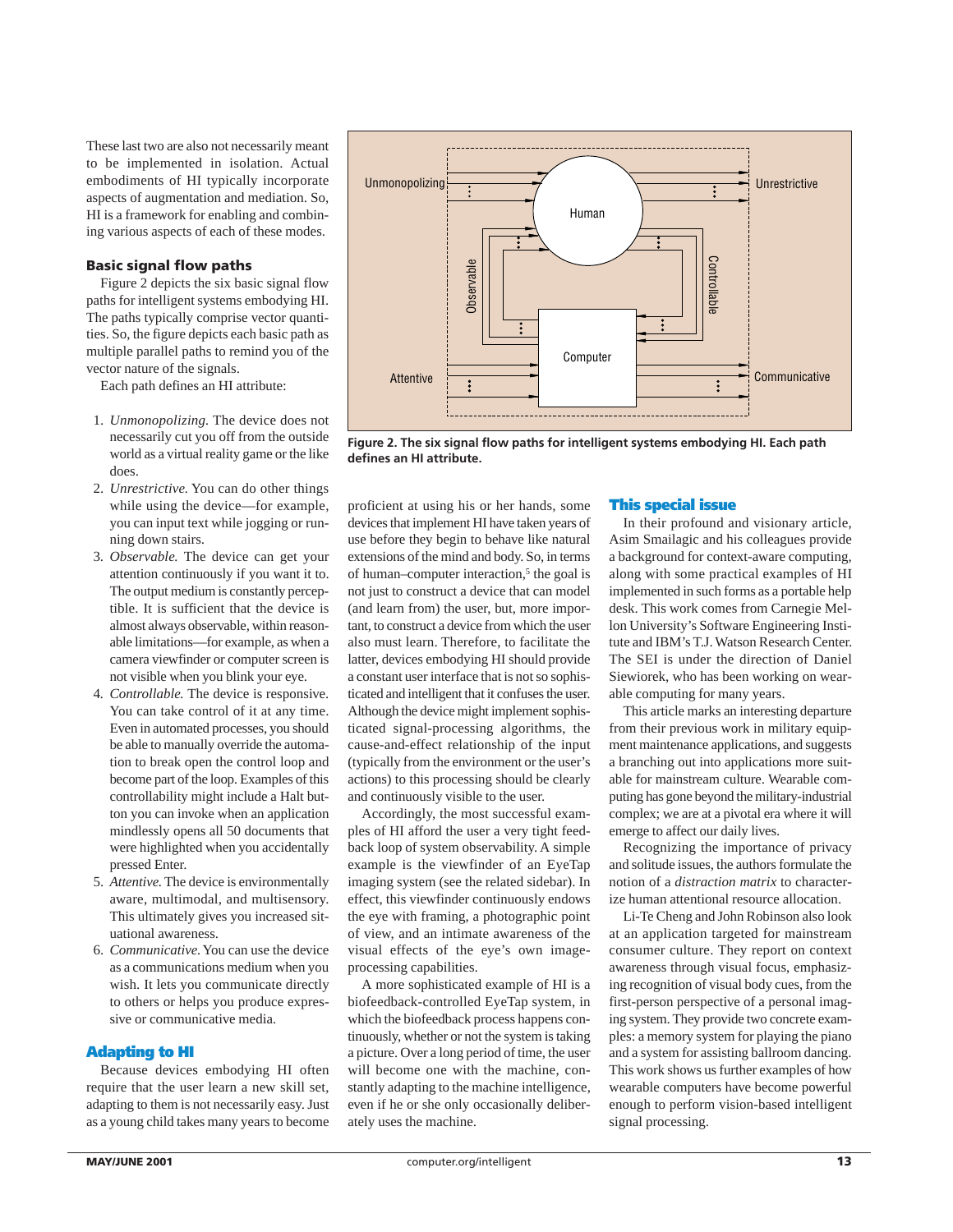## **EueTap**

One application of humanistic intelligence is an EyeTap.<sup>1</sup> An EyeTap is a nearly invisible miniature apparatus that causes the human eye to behave as if it were both a camera and a display. This device can facilitate lifelong video capture and can determine the presence of an opportunity or a threat, based on previously captured material.

One practical application of an EyeTap is in assisting the visually impaired. In the same way that a hearing aid contains a microphone and speaker with signal processing in between, the EyeTap causes the eye itself to, in effect, contain an image sensor and light synthesizer, with processing in between the two.

The EyeTap tracks depth by using a single control input to manually or automatically focus a camera and an *aremac* together.1 The aremac ("camera" spelled backwards) is a device that resynthesizes light that was absorbed and quantified by the camera. Figure B diagrams three approaches to depth tracking. Solid lines denote real light from the subject matter, and dashed lines denote virtual light synthesized by the aremac.

Figure B1 shows an autofocus camera controlling the aremac's focus. When the camera focuses to infinity, the aremac focuses so that it presents subject matter that appears as if it is infinitely far. When the camera focuses closely, the aremac presents subject matter that appears to be at the same close distance. A zoom input controls both the camera and aremac to negate any image magnification and thus maintain the EyeTap condition. W denotes rays of light defining the widest field of view. T (for tele) denotes rays of light defining the narrowest field of view. The camera and aremac fields of view correspond.

Figure B2 shows eye focus controlling both the camera and aremac. An eye focus measurer (via the *eye focus diverter*, a beamsplitter) estimates the eye's approximate focal distance. Both the camera and aremac then focus to approximately this same distance.

The mathematical-coordinate trans-

**Figure B. Depth tracking with the EyeTap: (a) An autofocus camera controls focus of the** *aremac***, which resynthesizes light that was absorbed and quantified by the camera. Solid lines denote real light from the subject matter; dashed lines denote virtual light synthesized by the aremac. W denotes rays of light defining the widest field of view. T (for tele) denotes rays of light defining the narrowest field of view. (b) Eye focus controls both the camera and the aremac. (c) An autofocus camera on the left controls focus of the right camera and both aremacs (as well as vergence).**